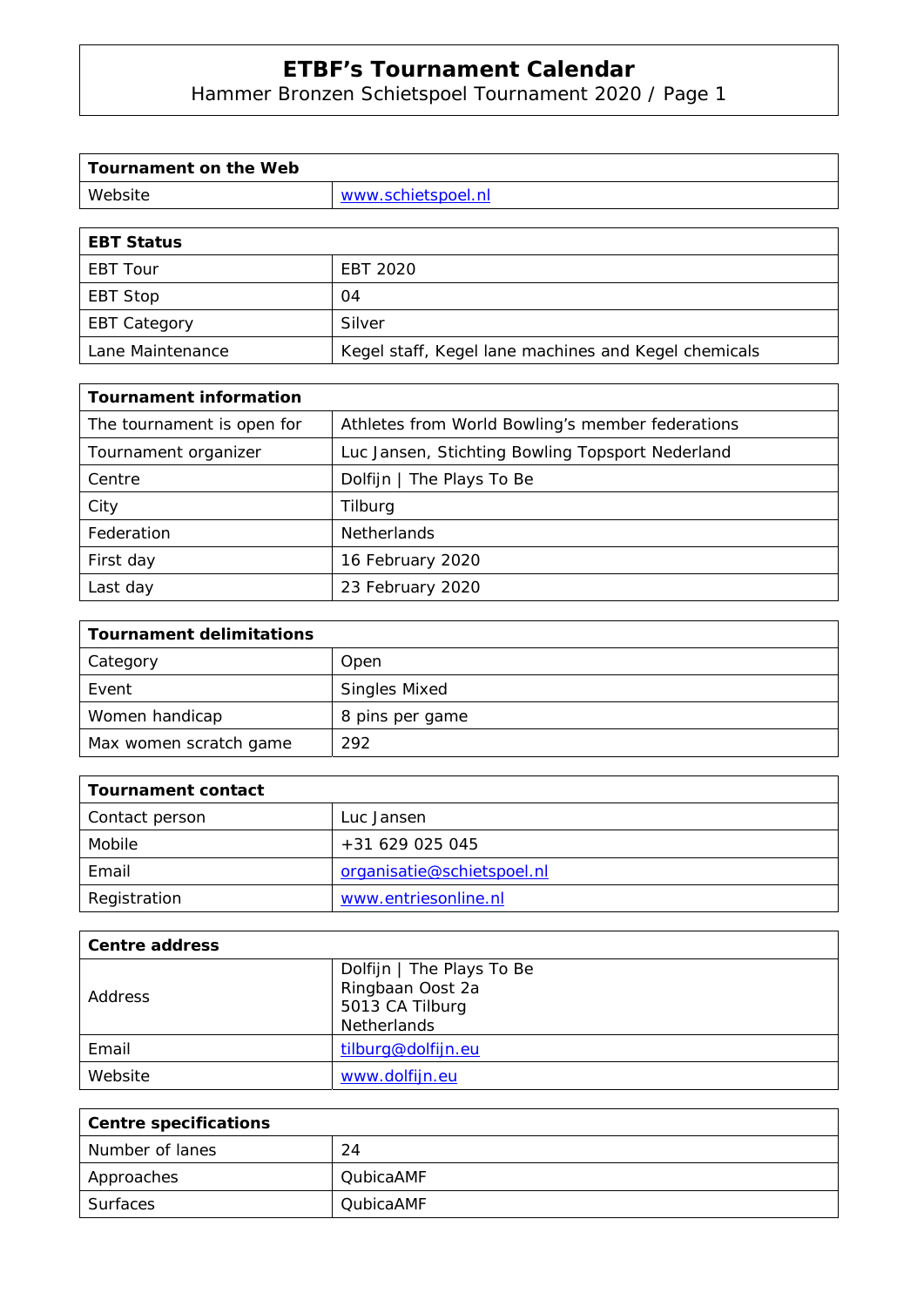Hammer Bronzen Schietspoel Tournament 2020 / Page 2

| Pin decks          | <b>QubicaAMF</b>         |
|--------------------|--------------------------|
| <b>Pin setters</b> | <b>QubicaAMF</b>         |
| Pins               | Amflite II               |
| Score system       | <b>QubicaAMF Q-Score</b> |

| <b>Dressing specifications</b> |                              |
|--------------------------------|------------------------------|
| Oil machine                    | Kegel Flex Walker            |
| Oil                            | Kegel (Type to be specified) |
| Cleaner                        | Kegel (Type to be specified) |
| Pattern prepared by            | Kegel                        |
| Dressing done by               | Kegel                        |

| Prize money specifications |       |
|----------------------------|-------|
| l Prize fund status        | Fixed |
| Tax on prizes              | No    |

| Prize money expressed in €                |                      |
|-------------------------------------------|----------------------|
| <b>Position</b>                           | <b>Singles Mixed</b> |
| Position 1                                | 6.000                |
| Position 2                                | 4.000                |
| Position 3                                | 3.000                |
| Position 4                                | 2.000                |
| Positions 5-8                             | 1.500                |
| Positions 9-16                            | 1.000                |
| Positions 17-40                           | 500                  |
| Winners of Squad 6-13                     | 250                  |
| 1 <sup>st</sup> Man after qualification   | 1.000                |
| 1 <sup>st</sup> Women after qualification | 1.000                |
| <b>Total</b>                              | 45.000               |

### **Tournament format**

#### **Qualification**

6 games entries and re-entries

**40 athletes will qualify for the final steps** 

Athletes positioned 1-4 in the qualification standing will qualify for the final step 2, seeded 1-4

36 athletes will qualify for the final step 1, which is:

A: Athletes positioned 5-30 in the qualification standing

B: Athletes positioned 1-6 in a separate standing including scores from Squad 1-4

C: Athletes positioned 1-4 in the Desperado standing

Athletes are qualified in the order A-B-C

The six athletes qualified from B, are the six highest positioned athletes not qualified from A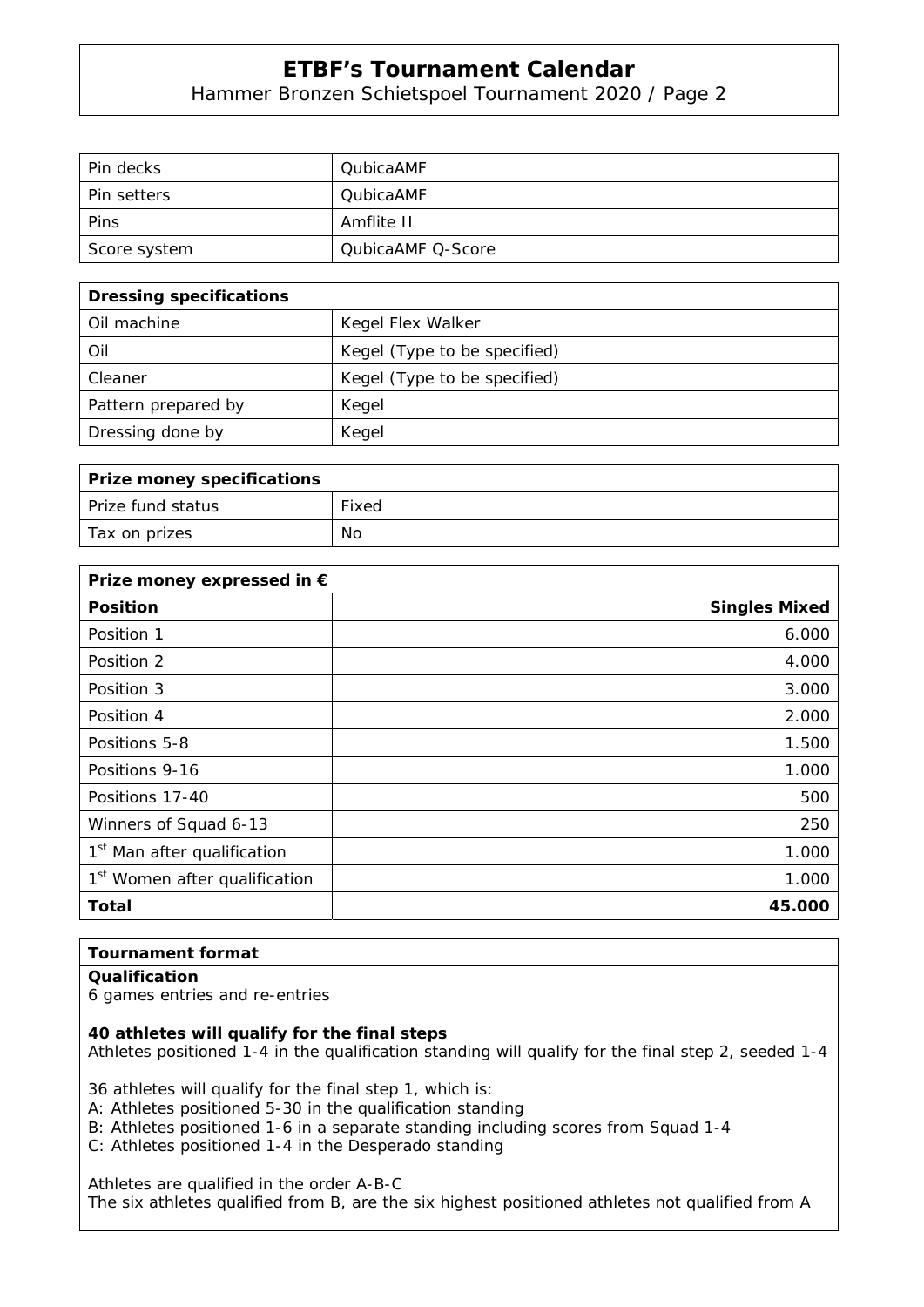Hammer Bronzen Schietspoel Tournament 2020 / Page 3

| Final step 1<br>36 athletes will play 6 games starting from scratch<br>Top 12 will qualify for the final step 2, seeded 5-16<br>Athletes not continuing will be ranked 17-40 according to their final positions in step 1                                                        |
|----------------------------------------------------------------------------------------------------------------------------------------------------------------------------------------------------------------------------------------------------------------------------------|
| Seeding for the final steps 2-3<br>In step 2, the athletes are seeded as presented above<br>In step 3, the athletes will be seeded according to a standing produced by the 8 two games<br>totals for athletes qualified from step 2                                              |
| Matching in the final step 2-4<br>In each of the steps 2-4, there will be 4 athletes in each pool.                                                                                                                                                                               |
| In step 2 the four pools will be composed as follows:<br>Pool 1 will include athletes seeded 1, 8, 9 and 16<br>Pool 2 will include athletes seeded 2, 7, 10 and 15<br>Pool 3 will include athletes seeded 3, 6, 11 and 14<br>Pool 4 will include athletes seeded 4, 5, 12 and 13 |
| In step 3 the two pools will be composed as follows:<br>Pool 5 will include athletes seeded 1, 4, 5 and 8<br>Pool 6 will include athletes seeded 2, 3, 6 and 7                                                                                                                   |
| In step 4 the one pool (7) will be composed by the 4 athletes qualified to the step.                                                                                                                                                                                             |
| Each pool will be assigned to a pair of lanes<br>Two games will be played in each step starting from scratch, total pin fall to count                                                                                                                                            |
| Final step 2<br>There will be 4 pools of 4 athletes<br>Top two from each pool will qualify for the final step 3<br>The remaining 8 athletes will be ranked 9-16 according to their scores in the step                                                                            |
| Final step 3<br>There will be 2 pools of 4 athletes<br>Top two from each pool will qualify for the final step 4<br>The remaining 4 athletes will be ranked 5-8 according to their scores in the step                                                                             |
| Final step 4<br>There will be 1 pool of 4 athletes<br>The athletes will be ranked 1-4 according to their scores in the step                                                                                                                                                      |
| <b>Tournament tie rules</b>                                                                                                                                                                                                                                                      |
| Qualification                                                                                                                                                                                                                                                                    |
| The highest positioned athlete will be the athlete scoring the highest last game. If a tie still<br>exists, the highest positioned athlete will be the athlete with the highest second last game etc.                                                                            |
| Desperado                                                                                                                                                                                                                                                                        |

A tie influencing who will qualify for the first final step will be broken by playing a  $9<sup>th</sup>$  and  $10<sup>th</sup>$ frame roll off, repeated until the tie is broken.

### **Final Step 1**

Ties influencing who will qualify for the final step 2 will be broken by playing a  $9<sup>th</sup>$  and  $10<sup>th</sup>$ frame roll off, repeated until the tie is broken. In all other tie situations in step 1, a procedure similar to the procedure for the qualification will be followed.

### **Final Step 2-3**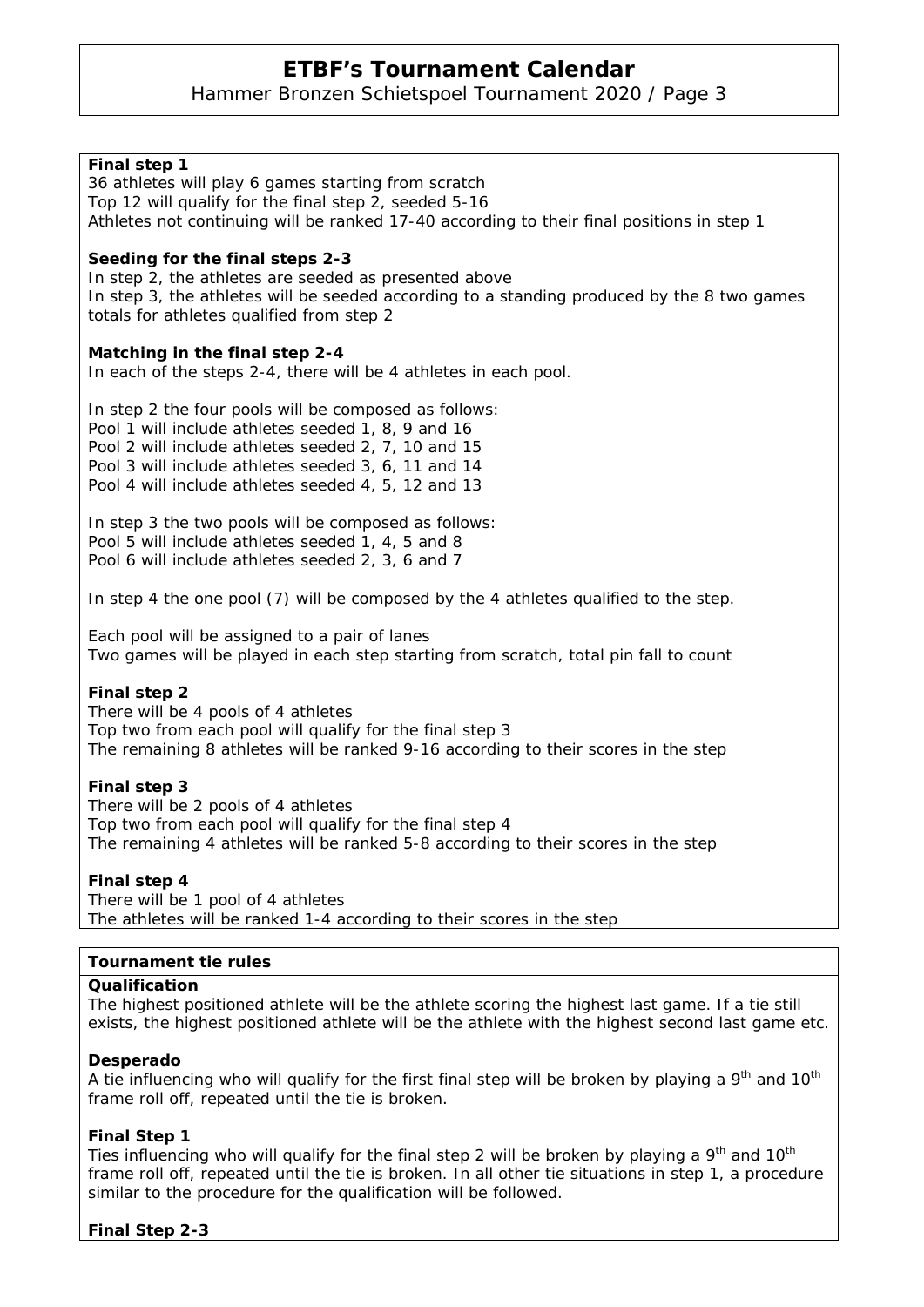### Hammer Bronzen Schietspoel Tournament 2020 / Page 4

Ties influencing who will qualify for the next final step will be broken by playing a  $9<sup>th</sup>$  and  $10<sup>th</sup>$ frame roll off, repeated until the tie is broken. For all other ties in the final step 2-3, the seeding number for the step will decide the order.

#### **Final Step 4**

Any tie will be broken by playing a  $9<sup>th</sup>$  and 10<sup>th</sup> frame roll off, repeated until the tie is broken.

| Lane assignments and lane movements |                                                                                      |  |  |  |  |
|-------------------------------------|--------------------------------------------------------------------------------------|--|--|--|--|
| Lane draws                          | Done by the management and witnessed by a neutral person                             |  |  |  |  |
| Athletes per pair in squads         | Four                                                                                 |  |  |  |  |
| Frequency of movement               | After each game                                                                      |  |  |  |  |
| Movement method                     | Left lane positioned athletes move left<br>Right lane positioned athletes move right |  |  |  |  |
| Number of lanes to move             | Two lanes in smaller squads and four lanes in bigger squads                          |  |  |  |  |

| <b>Booking policies</b>    |                                                                                                                                                       |  |  |  |  |
|----------------------------|-------------------------------------------------------------------------------------------------------------------------------------------------------|--|--|--|--|
| Booking restriction before | A maximum of three squads can be booked before the tour-<br>nament starts and maximum two of the bookings can be for<br>squads on Friday and Saturday |  |  |  |  |
| Booking restriction during | <b>None</b>                                                                                                                                           |  |  |  |  |
| Total number of bookings   | Unlimited                                                                                                                                             |  |  |  |  |
| Booking cancellations      | Possible                                                                                                                                              |  |  |  |  |
| Registration deadline      | 30 minutes before scheduled squad times                                                                                                               |  |  |  |  |

| Qualification squads and fees in $\epsilon$ |           |            |       |              |                      |        |  |  |  |
|---------------------------------------------|-----------|------------|-------|--------------|----------------------|--------|--|--|--|
| Squad                                       | Day       | Date       | Time  | <b>Spots</b> | $E$ fee <sup>1</sup> | Re fee |  |  |  |
| Squad 01                                    | Sunday    | 16.02.2020 | 11.00 | 48           | 100                  |        |  |  |  |
| Squad 02                                    |           |            | 15.00 | 48           | 100                  | 80     |  |  |  |
| Squad 03                                    | Monday    | 17.02.2020 | 20.00 | 48           | 130                  | 100    |  |  |  |
| Squad 04                                    | Tuesday   | 18.02.2020 | 20.00 | 48           | 130                  | 100    |  |  |  |
| Squad 05                                    | Wednesday | 19.02.2020 | 20.00 | 48           | 160                  | 120    |  |  |  |
| Squad 06                                    | Thursday  | 20.02.2020 | 15.00 | 48           | 160                  | 120    |  |  |  |
| Squad 07                                    |           |            | 19.00 | 48           | 160                  | 120    |  |  |  |
| Squad 08                                    | Friday    | 21.02.2020 | 11.00 | 48           | 160                  | 120    |  |  |  |
| Squad 09                                    |           |            | 15.00 | 48           | 160                  | 120    |  |  |  |
| Squad 10                                    |           |            | 19.00 | 48           | 160                  | 120    |  |  |  |
| Squad 11                                    | Saturday  | 22.02.2020 | 10.00 | 48           | 160                  | 120    |  |  |  |
| Squad 12                                    |           |            | 14.00 | 48           | 160                  | 120    |  |  |  |
| Squad 13                                    |           |            | 18.00 | 48           | 160                  | 120    |  |  |  |
| Desperado                                   |           |            | 21.30 |              | 50                   |        |  |  |  |

Athletes, who make their registrations before 31 December 2019 will receive a € 20 discount on their primary entry!

U21 bowlers and 50+ bowlers get a 50% discount on their entry fee in squad 5.

U21 bowlers are defined as athletes who have and will not yet reached the age of 21 on the